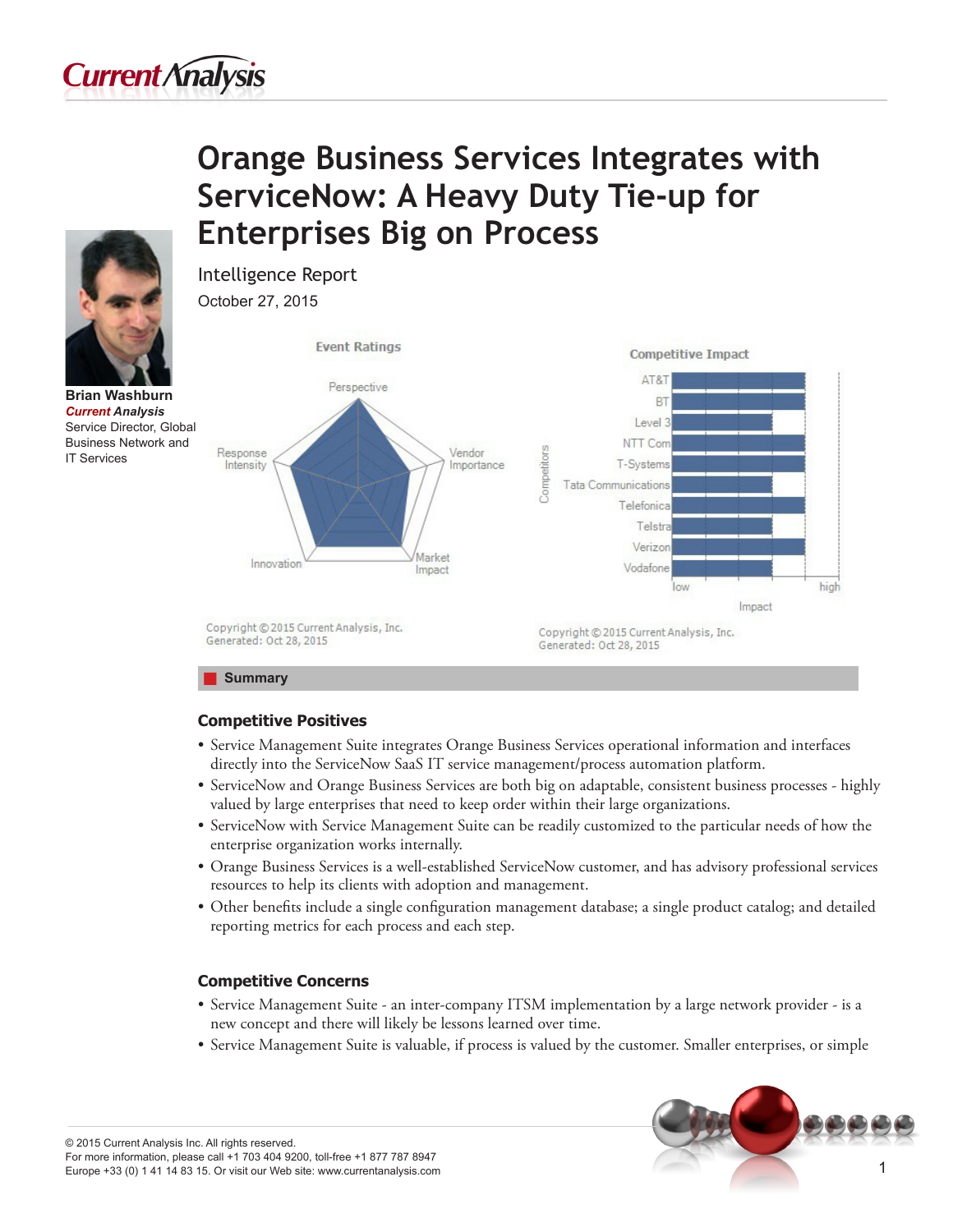

structured businesses, won't see the implementation cost vs. value.

#### **F** Event Summary

October 27, 2015 - Orange Business Services is working with ServiceNow to launch Service Management Suite. Enterprises using ServiceNow for IT/infrastructure management receive integrated Orange Business Services information as part of their IT service management (ITSM) environment, including performance and SLA information. The integrated platform is available worldwide and has already been deployed with a number of customers; Orange Business Services offers advisory services to help customers adopting these or other digital transformation services.

#### **Analytical Summary**

## **Perspective**

Very positive for Orange Business Services, because its ServiceNow integration lets large enterprises manage their global WAN services together with their IT services, integrated together on a single high-value SaaS platform. Network providers that seek ways to improve the user interface and overall experience, still look at management as

an internal project. Instead of competing at re-inventing the wheel, Service Management Suite turns to a higher-value alternative - deep integration with a leading cloud-based IT management toolkit, already used by many of its large enterprise customers.

# **Vendor Importance**

Moderate to Orange Business Services, because the network provider differentiates on the basis of its high-touch customer service and support. Networking companies are familiar with, and many partner with managed network/IT services specialist IPsoft. ServiceNow is a rapidly rising automation specialist (more than 3,000 customers globally, and possibly within reach of US\$1 billion revenues for full-year 2015) by contrast helps large enterprises manage internal processes from the IT department outwards. Orange Business Services participates with large enterprises using ServiceNow to achieve a holistic, end-to-end IT process automation experience.

# **Market Impact**

High on global competitors, because Orange Business Services' Service Management Suite opens up a new perspective on how ITSM and IT process automation should work. A number of large providers already use ServiceNow for process automation internally; additionally, many IT integrators/IT service providers deploy ServiceNow for clients. But Orange Business Services has made the connection with regard to ServiceNow's potential to power an ecosystem for large enterprises, and with its Suite it can help enterprises build that process automation ecosystem.

#### **Competitive Strengths**

## **Competitive Positives**

• Orange Business Services' Service Management Suite integrates operational information from Orange Business Services directly into the ServiceNow SaaS ITSM/process automation platform. ServiceNow has more than 3,000 enterprise customers globally and is growing rapidly. It lets enterprise IT administrators use this tool of choice for a single point of management across their spread of IT and network resources.

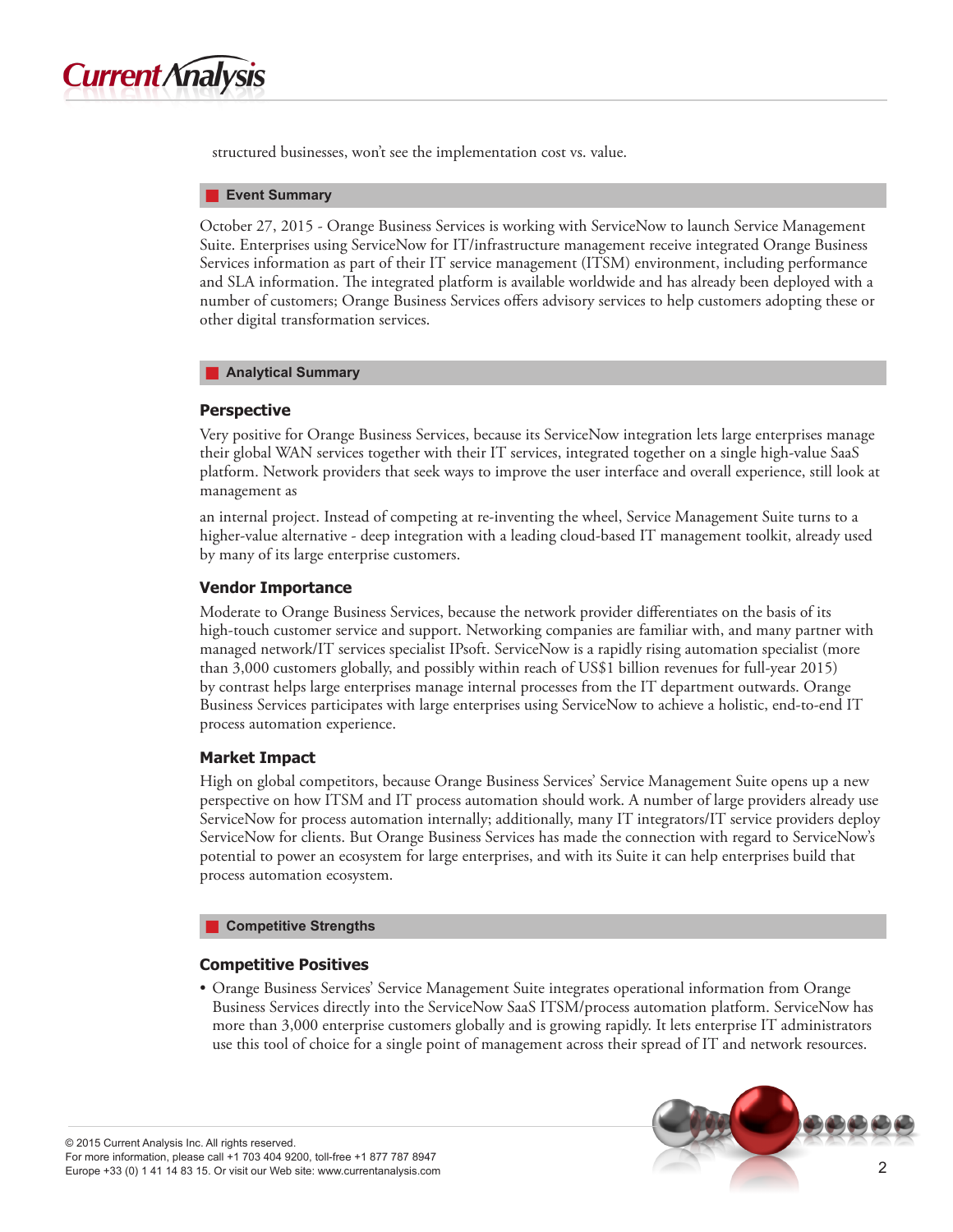- • Orange Business Services is big on consistent global business processes, and has been a large ServiceNow client for some time. One of ServiceNow's hallmark benefits is process automation and enforcement. Large enterprises highly value consistent, repeatable, manageable business processes to keep order within their large organizations. The joint Service Management Suite can deliver process automation, management and enforcement in a big way, with Orange Business Services as a native participant in customers' implementations.
- • An even bigger process benefit is that the ServiceNow platform is designed to be customized to the particulars of the enterprise organization. Enterprises can custom-map how services are meant to be provisioned, delivered, (re)configured, and how a range of service provider interactions are performed. As a native participant in ServiceNow, Orange Business Services can readily be adapted to exactly how the enterprise wants to interact with partners, to satisfy its internal needs.
- • As noted, Orange Business Services has long used the ServiceNow platform itself, and offers digital transformation advisory professional services to help customers implement its Service Management Suite, and even manage it on their behalf. For example, the Orange Business Services could coordinate the ServiceNow platform with an agreed-upon network/business transformation roadmap. The provider has more than 90 ServiceNow experts inside the organization to work with clients.
- • Other side benefits include, for example, a single configuration management database and the ability for enterprises to build a single product catalog that incorporates Orange Business Services components - all with easy to access metrics and reports on how well each step of each process performs, to isolate and troubleshoot any issues.

## J **Competitive Weaknesses**

# **Competitive Concerns**

- • Orange Business Services and ServiceNow are using ITSM on an inter-company basis, mapping provider and customer relationships to each other. This hasn't been done before on a packaged basis by a large network provider. Orange Business Services definitely has a first-mover advantage, but there likely will also be some lessons that can only be learned over time.
- • Orange Business Services' Service Management Suite should be highly valued by large enterprises that depend heavily on process to keep their organizations orderly. But there are going to be professional services costs, and managed services costs, for incorporating the Suite to customers' ServiceNow implementations. This may not be valued highly by enterprises that aren't heavily process-dependent, either because they are smaller enterprises, or because their business structure just happens to be relatively simple.

## **Response & Recommendations**

- • Orange Business Services has first-mover advantage, and it should take it with any identified large enterprises that use ServiceNow - whether existing customers or prospects currently served by rivals. The trick will be in getting access to the executive(s) that understand what ServiceNow does for the organization: Those may be the best advocates for Service Management Suite. Trying to explain what Orange Business Services has achieved might otherwise just draw blank stares.
- • Orange Business Services should marry digital transformation / business transformation efforts through its professional services with Service Management Suite. It can give existing enterprises and prospects a roadmap to use the platform as they turn off legacy and replace with modern service sets. The winning capstone is if the provider can wrap the professional services uplift to assist with Service Management Suite implementation into the long-term business transformation contract.
- • Orange Business Services should make sure it can tie as much information as possible from its portfolio

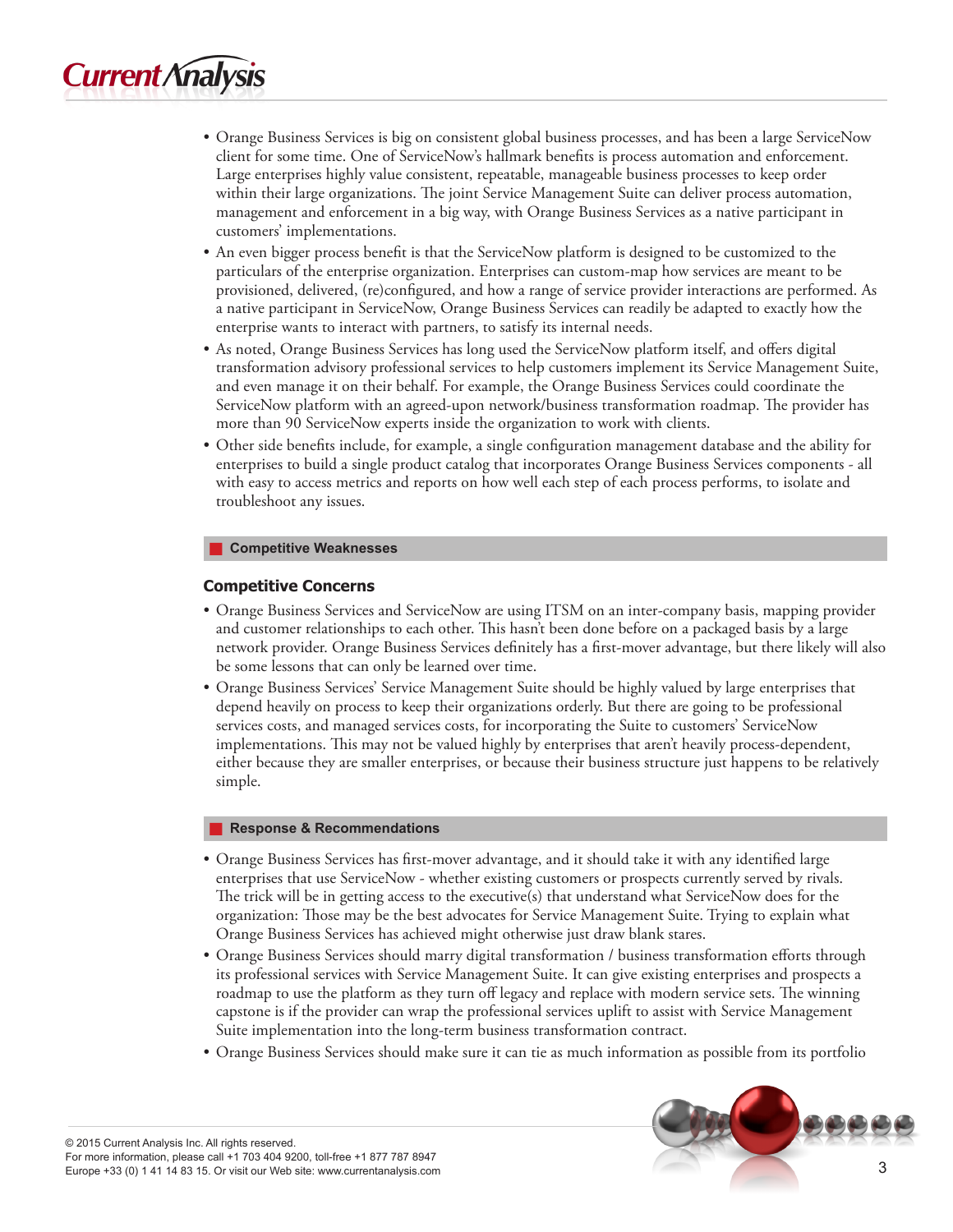

into Service Management Suite: Network and managed network up into the applications stack, mobility, security, unified communications. The provider has a chance to get deeply embedded with very large enterprises, both providing extremely high value to the customer, but also to the point where it would be difficult to take the provider back out of the ServiceNow implementation.

- • With Service Management Suite, Orange Business Services might even be able to parlay its primary provider role into managing third-party providers on customers' behalf. If Orange Business Services can import third-party provider information into its own portal, and map customized client processes to its own interactions - some enterprises might just prefer to go with one provider that can communicate and work with them in exactly in their preferred way.
- • Other global providers that haven't yet taken a good, long look at ServiceNow, need to have a look at the SaaS provider now, and consider what an inter-company ITSM and automated process interactions might mean for their large enterprise customer relationships. Customer portal APIs, even more conventional e-bonding APIs, will get these providers partway to a relationship with a cloud-based ITSM provider such as ServiceNow. Providers can close much of the remaining gap with professional services, regardless of any direct ServiceNow relationship.
- • Providers should test large enterprises, particularly their big customers, for potential interest in ITSM and process automation integration. They can keep a close eye on the evolving messages and focus of Orange Business Services' Service Management Suite, to see how the concepts evolve through lessons learned. They should also review what ITSM platform(s) might make the most sense for integration - perhaps BMC Remedy or Oracle instead of ServiceNow; or else there may be greater interest in third-party network management platform providers such as SolarWinds.

#### **Buyer Actions**

- • Enterprises that should check out Orange Business Services' Service Management Suite are going to be largely self-selecting: They will need to be (a) large enterprises with large budgets; (b) either ServiceNow customers, or considering a technology refresh to cloud- based ITSM; (c) place a high value on process to keep the business organized; and (d) either an Orange Business Services customer, or able to swap providers without inflicting too much internal pain.
- It is possible for enterprises to use the ServiceNow platform to map processes to external providers without their active presence on the SaaS platform. They might connect to the service provider through APIs, or could even put placeholders on process steps that need to be completed manually. Orange Business Services' Service Management Suite is more elegant, but not the only way to achieve some level of process automation with partners.
- ServiceNow ITSM users users of other cloud-based ITSM platforms can talk to their existing provider(s) about what it would take to incorporate their customer portal information into an automated platform. Service Management Suite might pressure some providers to develop similar offers; other providers might be adaptable to juggling professional services expenses to develop and deliver to enterprises the level of partner provider automation they want.

## **Analytical Perspective**

We are taking a very positive stance on Orange Business Services' launch of Service Management Suite through SaaS provider ServiceNow, because Orange Business Services can meet large enterprise customers on the home turf of ServiceNow's increasingly popular IT service management (ITSM) toolkit - which actually provides a far more diverse range of automation and process management SaaS than just ITSM. Many service providers are still poring over how to build the best enterprise portal and API experience. For many of the 3,000+ global enterprises that are already ServiceNow customers, Orange Business Services can offer a superior customer experience, by integrating into their preferred ServiceNow process automation.